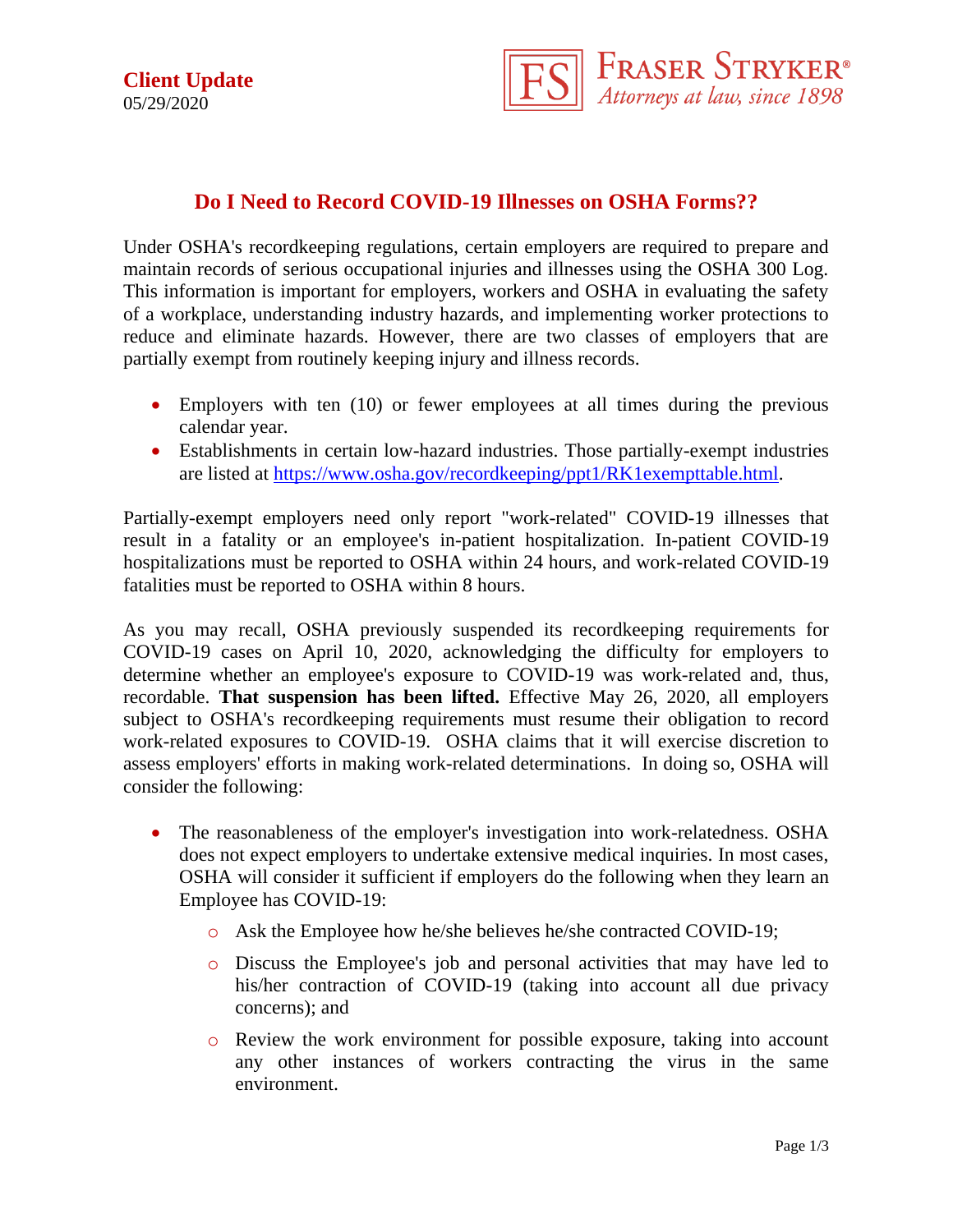- The evidence available to the employer. OSHA will consider which evidence the employer had reasonably available to it at the time it made the determination of whether contracting the virus was work-related. If at a later time, the employer had access to more information related to the employee's illness, OSHA will also consider that information to determine whether the employer made a reasonable "work-related" determination.
- The evidence that a COVID-19 illness was contracted at work. OSHA has instructed its inspectors (CO's) to account for all reasonably available evidence (as described above) to determine whether an employer has complied with its recording obligations. Certain types of evidence may weigh in favor of or against "work-relatedness." OSHA provided the following example of exposures that are likely "work-related":
	- o Several cases develop among workers who work closely together and no alternative explanation exists.
	- o Employee contracts COVID-19 shortly after lengthy, close exposure to a particular customer or coworker who has a confirmed case of COVID-19 and no alternative explanation exists.
	- o The Employee's job duties include frequent, close exposure to the public in a locality with ongoing community transmission challenges and no alternative explanation exists.
- OSHA also offered the following examples of COVID-19 exposures that are not likely to be "work-related":
	- o The Employee is the only worker to contract COVID-19 in his/her workrelated vicinity and his/her job duties do not include frequent contact with the public, regardless of the rate of community spread.
	- o Outside of work, the Employee closely and frequently associates with someone who has COVID-19, is not a coworker and exposed the employee during the period when the individual was likely infectious.

According to OSHA, employers who undertake the investigative steps above but who "cannot determine whether it is more likely than not" the Employee contracted COVID-19 due to a workplace exposure need not record the incident. If it is more likely than not that the employee contracted COVID-19 at work, employers should code COVID-19 as a "respiratory illness," classify the case (i.e., death, days away from work, restricted work or transfer to another job, medical treatment beyond first aid, loss of consciousness or a significant injury or illness diagnosed by a physician or other licensed health care professional), and complete the other information sought. Because this is an illness, if the